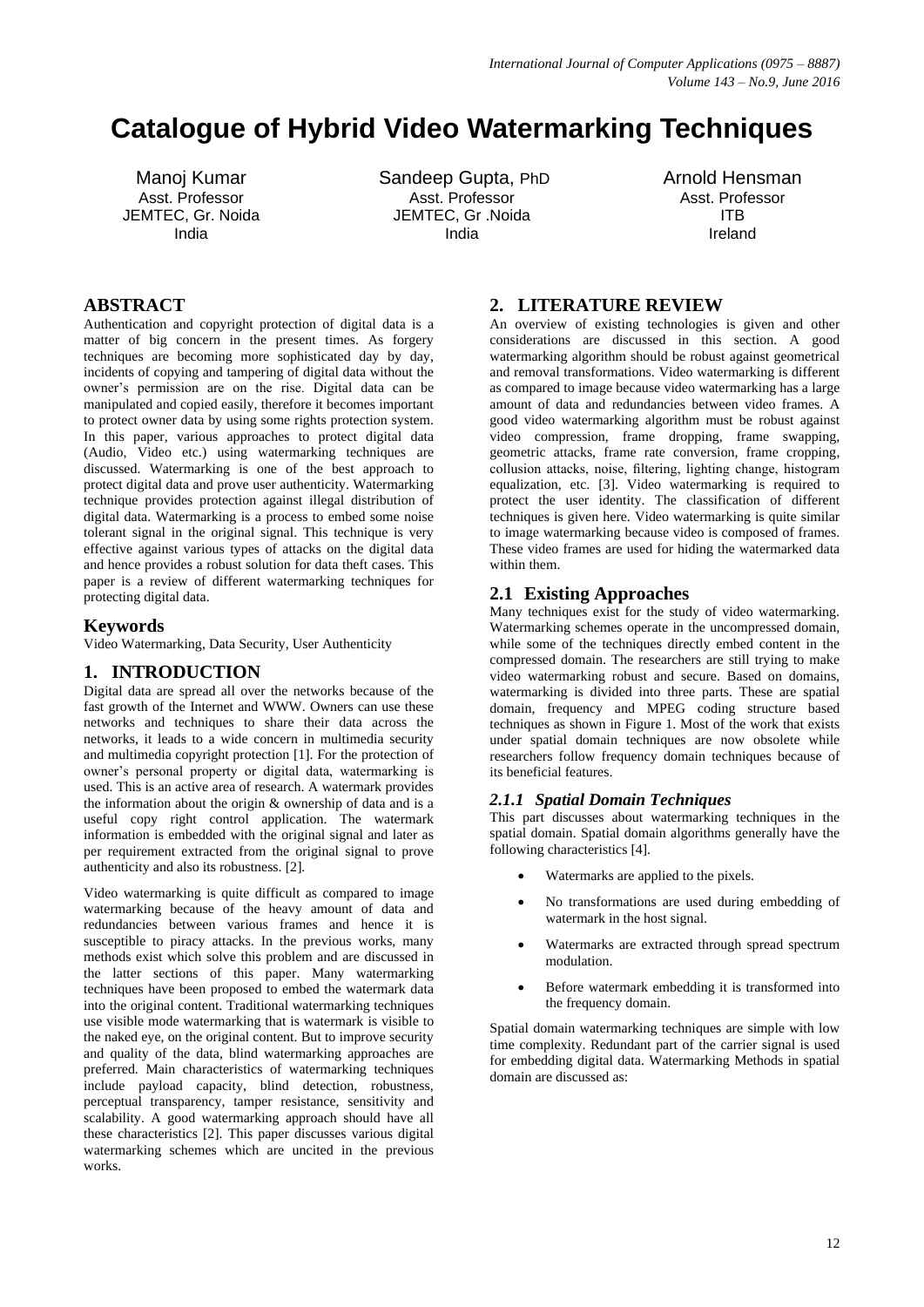

**Figure 1***:* **Classification of Invisible Digital Video Watermarking**

#### *2.1.1.1 Correlation Based Methods*

Examples based on this technique in the literature are discussed in [5] [6] [7] [8] [9]. Most straightforward way to add a watermark to an image is to add a PN pattern to the luminance values of the image pixels [10]. Generally pseudorandom noise patterns consist of integers {-1, 0, 1} but floating point numbers can also be applied. The pattern is generated based on a key using seed, linear shift register etc. In the correlation based technique watermark is added to the original content using equation 1. In this  $I(x, y)$  is cover object while  $W(x, y)$  pseudorandom noise pattern. Figure 2 shows the embedding procedure in this domain.

 $I_w(x, y) = I(x, y) + kW(x, y)$  (1)

In this k is a gain factor and  $I_w$  is a watermarked image. If the value of k increases, robustness of the watermark increase at the expense of the quality of watermarked image.



**Figure 2: Watermark Embedding Procedure in Spatial Domain [10]**

During the extraction procedure same key is used and correlation between watermarked image and noise pattern is computed. If the correlation value exceeds a threshold T, the watermark is detected and a single bit is used {-1, 1}. This detection procedure is as shown below.

 $R_{I' w (x, y) W (x, y)   
 T \t W(x, y) D \text{etected}$  $R_{\Gamma \text{ w (x, y) W (x, y)   
 T}$  No W(x, y) Detected

This method can be extended to multi-bit watermarking which is done by dividing image or frame into multiple blocks that is

performed with the independent approach on those blocks. This basic algorithm can be improved in a number of ways. First, the notion of a threshold being used for determining a logical '1' or '0' can be eliminated by using two separate pseudorandom noise patterns. One pattern is specified as a logical '1' and the other a '0'. The above procedure is then performed for each pattern, and the pattern with the higher resulting correlation is used. This will increase the probability of correct detection even if the frame is subject to attacks [4].

*2.1.1.2 LSB (Least Significant Bits) Modifications* Simple example of spatial domain watermarking is LSB method. If each pixel in grayscale image is presented by 8 bits, then the image can be divided into 8 bit planes. This method is not a secured approach of watermarking because LSB planes do not have visually significant information. This information is easy to change by modification attacks. A more advanced approach based on this technique is described in [11]. Dehkordi et.al. [12] Proposed a robust algorithm based on this technique for image watermarking. They used structural similarity basics and taking 11x11 blocks of watermarks and carrier host to implement their technique. Based on the similarity threshold, they are shifting the bits from right to left or vice versa for embedding data. Their simulation results prove that the proposed method can find a better trade-off between capacity and imperceptibility than the old LSB method. More methods based on this technique found in [13] [14]. These techniques are not secure and robust because LSB planes are easily replaced by random numbers.

# *2.1.2 Frequency Domain Watermarking Methods*

In the frequency domain generally DCT and DWT methods are used for data transformation. These methods offer more strength over pixel based methods and offer additional characteristics like in the spatial domain, DCT offer better implementation in MPEG video coding algorithms. Frequency domain techniques are more robust, particularly with compression, noise addition, scaling and rotation. The disadvantage of these methods is that they require more computational requirements. In this section frequency domain techniques are discussed.

## *2.1.2.1 Discrete Cosine Transform*

Transform coding provides the essential components for image/video watermarking applications. The main principle behind is that these methods reveal more correlation between pixels. For image watermarking DCT is the most popular method because this method allows a frame to be broken up into different frequency bands. Embedding data in middle frequency bands make the embedding procedure easier. The lower band is known as middle band which is used for data embedding. Embedding data in these bands make the technique robust and secure [10] [15]. In the DCT domain a 2D watermark signal is embedded in the middle frequency band of the 8x8 DCT block. From this 8x8 DCT block frequency coefficients are modulated using the following equation.

$$
I_{W x, y} = I_{x, y} (u, v) + k^* W_{x, y} (u, v) \quad \text{if } u, v \in F_m
$$
  

$$
I_{x, y} (u, v) \quad \text{if else}
$$

Here 'I' is the image data and W represents watermark data.  $F<sub>m</sub>$  denotes the frequency band with gain factor k and (u, v) are the DCT coefficients in 8x8 block. Some of other approaches based on this technique are found in [16] [17] [18] [19] [20]. Finally block based DCT techniques are heavily used for image and video compression, which is applied in real time watermarking.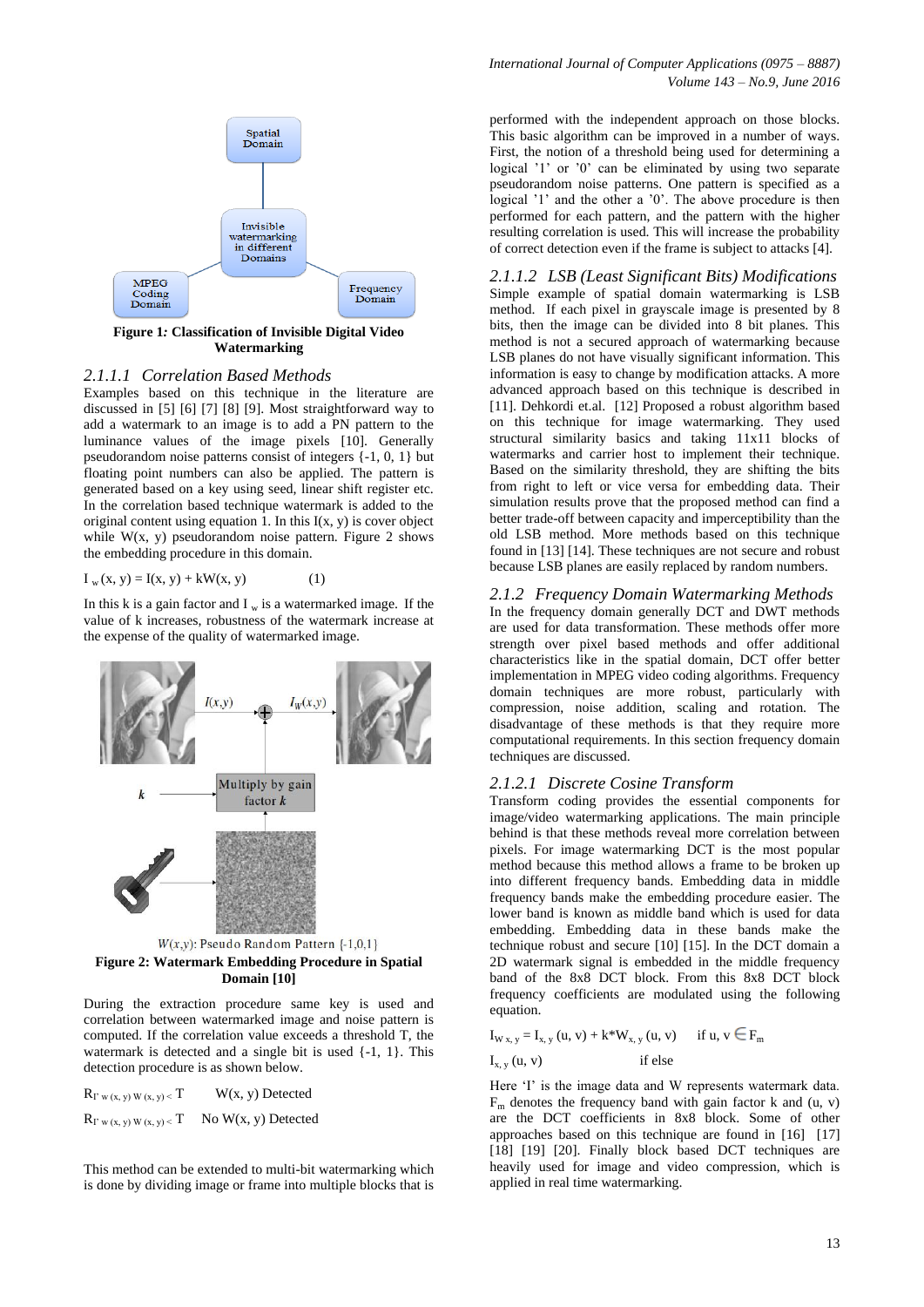## *2.1.2.2 Discrete Wavelet Transform*

Another domain in this type of video watermarking is wavelet domain. The DWT divides an image into resolution approximation, horizontal, vertical and diagonal detail components. These components are shown in Figure 5-1. DCT technique is also similar to this technique, but in this technique multiple watermarks can be embedded into a video frame. Using this transform watermark data is embedded in the high resolution DWT bands because human eyes cannot see the hidden information in the carrier signal. DWT coefficients in these three bands can be modulated by using the below mentioned equation.

## $I_{W (u, v)} = I_{(u, v)} + k^* W_{(u, v)}$

Advantages of this technique are that watermark data is not restricted to some pixels but distributed to all pixels in the domain. This technique is compatible to video compression standard and HPS (Human perceptual System) can be embedded in the encoding process [21]. These frequency domain techniques are more robust, stable and invisible compared to spatial domain techniques. DWT provides both spatial and frequency domain characteristics of host signal. Some of other approaches using this DWT based technique are found in [22] [23] [24] [25] [26]. One of the popular method was proposed by F.Bartolini [27] using DWT. They obtained improved results compared to existing techniques by means of a new approach to mask the watermark according to the characteristics of the human visual system (HVS).

#### *2.1.2.3 Discrete Fourier Transform*

This technique is more robust against spatial and temporal shifts. To embed the watermark into a host signal a DFT (Discrete Fourier Transform) is performed on the original content and then a watermark is embedded by modifying the frequency domain elements. To recover the watermark inverse DFT is applied. Some of the DFT techniques include [28] [29] [30] [31]. Kalker et.al. [32] Proposed a method named JAWS (Just another Watermarking System) for broadcast monitoring applications. They use the spatial domain which essentially compresses and un-compresses the video. They embed the same watermark into consecutive video frames using Gaussian and high pass filters. JAWS was the robust technique for broadcast monitoring applications of video watermarking. Watermarked digital data using this 3D discrete Fourier transformation are more robust against local frame averaging or collusion and synchronization attacks.

# *2.1.3 Watermarks based on MPEG Coding*

## *Structures*

Video watermarking techniques in MPEG coding structure include MPEG-1, 2, 4. The main purpose of these techniques is to provide integrated watermarking and compression. This approach of watermarking reduces real time video processing complexity. Compression in MPEG-2 is achieved by taking forward and bi-directional motion prediction to remove temporal redundancy while the statistical method used to remove spatial redundancy. This technique is not vulnerable against re-compression and format conversion.

Hartung and Girod [33] Proposed digital watermarking oh MPEG-2 coded video in the bit stream domain. Their basic principle using this technique is that they split I-frames into 8x8 pixels which are later compressed using the DCT quantization, zig-zag-scan, run level coding and entropy coding. This is as shown in figure 3. P and B frames are motion compensated and residual prediction error signal frames splits into block of 8x8 pixels. These frames are also

compressed as like I-frames. Instead of adding the watermark in the pixel domain, extract, for each encoded 8 x 8-block of the video, the corresponding block from the watermark signal. Then they transferred watermark block using DCT and add two blocks in the transform domain as shown in Figure 4.

On the left side, MPEG-2 information is split into header, side information, motion vector and DCT encoded side blocks. Motion vector and header information are copied to watermark MPEG-2 bit stream while the later part of the bit stream is altered.



**Figure 3: DCT Encoding on 8x8 Signal Block [33]**

The DCT encoded signal blocks are represented by a sequence of a Huffman code. Each incoming Huffman code is decoded ( $EC^{-1}$ ) and inversely quantized ( $Q^{-1}$ ). After inverse quantization, apply DCT coefficients of the current signal block. After this, append the corresponding DCT coefficients from the transformed watermark block, yielding a watermarked DCT coefficients. In the final step of this approach apply quantize (Q) and Huffman encode (EC) to the watermarked coefficient.



#### **Figure 4: Generic scheme for watermarking of compressed Video [33]**

Other approaches in MPEG domain found in [34] [35] [36] [37].

## **2.2 Other Approaches in Water Marking**

## *2.2.1 Singular Value decomposition (SVD) Watermarking*

SVD is a technique which is used in the image compression techniques and also used in watermarking applications. PCA is one of the popular approach used by most of the pattern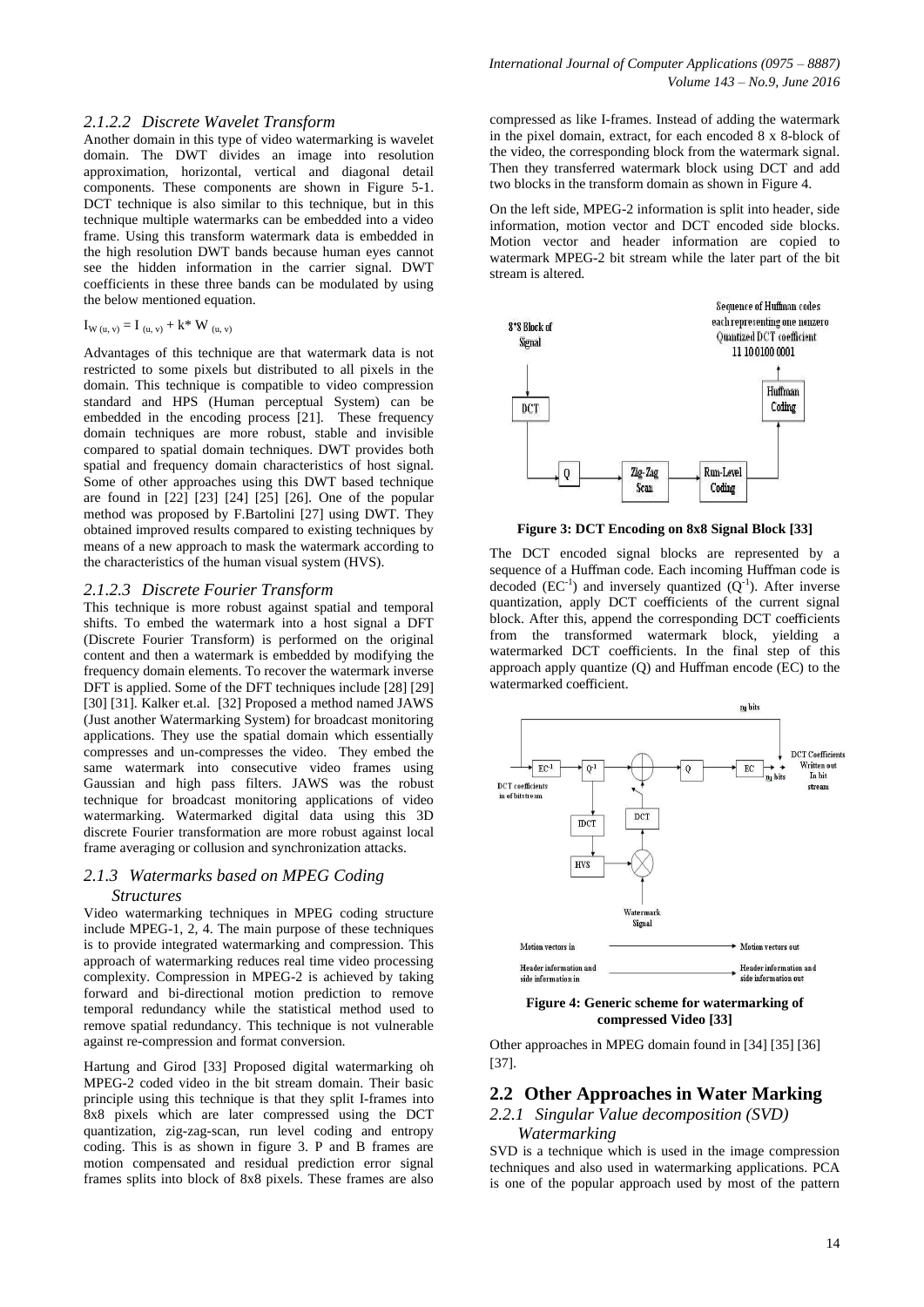recognition systems. The backbone of this approach is the statistical measure under the Eigen value and Eigen faces. First SVD is performed and then obtained singular values are modified to embed the watermark data. After embedding the watermark data, extraction of the content is done by applying pseudo-inverse SVD on the watermarked content. SVD can be used separately in the watermarking, but it is usually done in hybrid approaches of watermarking. Examples based on SVD with other hybrid approaches are found in [38] in the DCT domain, [39] with neural networks, [40] with wavelet transformation, [41] in DWT domain. SVD is a relatively complex approach in terms of computation so to reduce this complexity with watermarking, apply SVD to the entire image. To obtain the singular values follow the following statements.

Suppose  $M$  is an  $m \times n$  matrix whose entries comes from some filed K. K can be real number or complex number field. In the next step, apply factorization using the following equation.

 $M = U \sum V^*$ 

In this equation U is an m×n unitary matrix over K and  $\Sigma$  is a diagonal matrix with nonnegative real numbers. Take  $n \times n$  as a conjugate transpose of the n×n unitary matrix V. This factorization is called singular value decomposition of matrix M. From this diagonal entries of  $\Sigma$  are known as singular values of M. Further, these singular decomposition values are used with other approaches to embed the watermark in the digital data. The main significance of this approach is the projection stage so that the actual areas will be identified where the contents will be stored. To identify these areas, the clustering approach will be implemented.

Techniques which include SVD decomposition include [42] [43] [44].

## *2.2.2 Histogram Based Reversible data Hiding Approaches*

The histogram based approach is primarily used for steganalysis and for steganography applications to embed the secret data into digital media. Using this scheme data is shifted using histogram into the cover images. Methods based on this approach shifts the data bits and then embed the secret data in between neighbour bits of the original content. Hidden messages are estimated by measuring the differences between the histograms.

Ni et.al. [45] Proposed a robust histogram base reversible data hiding technique which recovers the original image without any distortion. This algorithm utilizes the zero or the minimum points of the histogram of an image and slightly modifies the grayscale pixel values to embed data into the image. It can embed more data than many of the existing reversible data hiding algorithms. This algorithm is applied to image watermarking and for steganography purposes. Their proposed algorithm for data hiding is using the following steps:

- First, they took a gray scale image of mxn size, where grayscale values  $x \in [0, 255]$ .
- Based on these grayscale values histogram (x) is generated. After generation of histogram , maximum and minimum points are calculated. Maximum points are denoted as H(a) where  $a \in$ [0,255] and minimum points are H(b) where  $\mathbf{b} \in$ [0,255].
- In the next step if the minimum point  $H(b) > 0$  then record the gray scale pixels values b and set H (b)  $-0$
- Without loss of generality, assume  $a < b$ . Move the whole part of the histogram  $H(x)$  with  $x \in (a, b)$  to the right by 1 unit. This means that all the pixel grayscale values (satisfying  $x \in (a, b)$  are added by 1.
- Scan the image, once meet the pixel (whose grayscale value is a), check the to-be-embedded bit. If the to-be-embedded bit is "1", the pixel grayscale value is changed to  $a+1$ . If the bit is "0", the pixel value remains a.

Using this embedding algorithm data was stored in the cover media pixels and by reversing this algorithm data extraction was performed. The main feature of histogram based data hiding is that after embedding data, the original histogram peak will disappear and shows a concave shape in the peaks which is known as pair effect phenomenon. Figure 5 shows that histogram peaks and its adjacent bin decreases after data embedding. For loss less recovery these peaks and zero (Minimum) points are key parameters [46].



**Figure 5: Example of pair effect of histogram: (a) coverimage and (b) stego-image.**

Generally, natural images maintain good continuity and because of this adjacent values of histograms are very close. Because of this reason stego-image histogram generates pair effect. A work based on histogram based approach are found in [47] [48] [49] [50] [51].

## *2.2.3 Visual Cryptography Based Watermarking*

Visual cryptography is an encryption technique for data hiding in images in such a way that decryption became impossible without the correct key. It was first introduced by A Shamir & Naor [52]. This technique divides the image into shares which are used for data hiding in the host signal. The output image from this technique contain random pixels and extraction of data without embedding shares is not possible. Every pixel of the input image is divided into blocks, if we are divided into two parts, then one contains the white and another contains the black block. Combining these blocks generates a binary image. According to Naor. M algorithm each pixel of the binary image is divided into 2\*2 pixels as shown in figure 6. The obtained result from this is an  $M \times N$ image into 2M\*2N sharing images. More work using this technique exists on images in the literature.

B.SaiChandana [53] performed a work on images," A New Visual Cryptography Scheme for Color Images". In this paper, Author proposed a visual cryptographic system which can be used to hide the original image information from an intruder or an unwanted user. The images can be in any standard format. The encrypted image is sent to the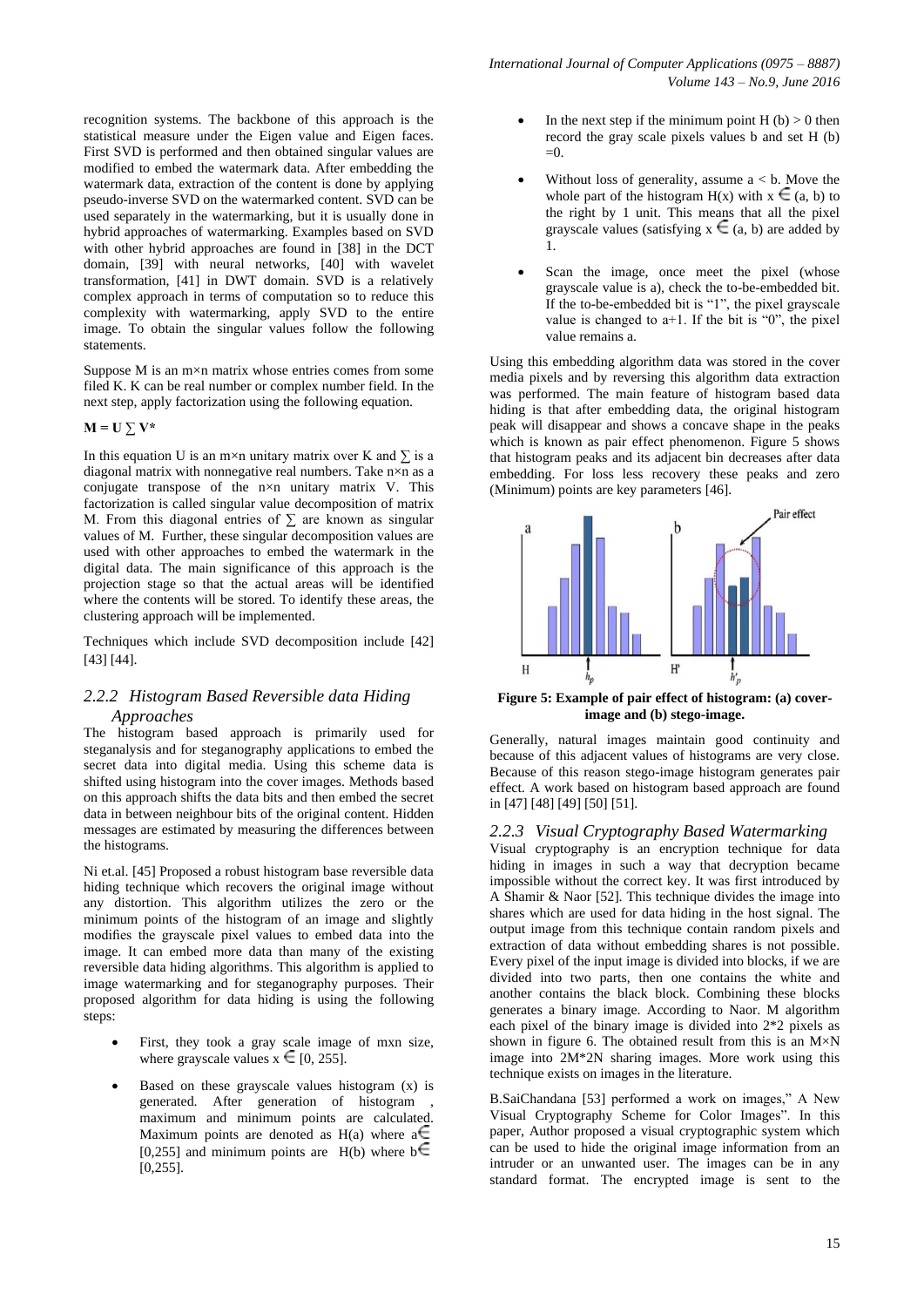destination through the network and then the image is decrypted. Author used symmetric key cryptography. Experimental results indicate the proposed method is a simple, practical and effective cryptographic system. Houmansadr et.al. [54] performed a work," A Digital Image Watermarking Scheme Based on Visual Cryptography". An image watermarking scheme based on the visual cryptography is proposed in this paper. The owner"s mark which can be a visible logo is split into two share-images using a VSS scheme. One of the shares is embedded into the host image whereas the other is kept as the system"s secret-key to be used in the watermark detection process.

Singh proposed a video watermarking scheme using this VC. They implemented this scheme with scene change detection in the DWT domain. "They proposed the idea to use different parts of a single watermark in different scenes of a video for generation of the owner"s share from the original video based on the frame mean in the same scene and the binary watermark, and generation of the identification share based on the frame mean of probably attacked video" [55].



**Figure 6: A 2\*2 VSS scheme using 2\*2 pixels**

More work using visual cryptography for video watermarking found in [56] [57] [58] [59].

# **3. DISCUSSION**

In this paper, previous works in the field of watermarking are discussed. Background overview in this field shows that many watermarking approaches exist for image and video data. Nearly all the approaches either use random frames or all frames of video to embed the data.

This paper also focuses on a steganography technique for images known as histogram based reversible data hiding. This is a powerful technique for hiding data into images for steganalysis. But instead of steganography domain researchers can also implement it with other techniques to make a proof concept with video watermarking. Some of the existing approaches use classifiers to differentiate between the cover and stego objects. But this will increase the computational complexity. Another approach results shows that they are robust against certain attacks and proves the data authenticity and fidelity of the content.

# **4. CONCLUSION**

The literature work shows that there are many watermarking techniques exist which provide robustness and authenticity of the digital data. From this work LSB is the least used technique while wavelet based techniques are highly robust and resistant to compression, noise with minimum degradation in the quality of video. After reviewing all the techniques we can also conclude that hybrid approaches are

more robust compared to other techniques. Good watermarking techniques are robust against spatial and geometrical transformations. Future work is to analyse various performance evaluation parameters for video data.

## **5. REFERENCES**

- [1] P. P. W. Chan, M. R. Lyu and R. T. Chin, "Copyright Protection on the Web: A Hybrid Digital Video Watermarking Scheme," in ACM, New York, USA, 17- 18 May 2004.
- [2] G. G. C. Gopika V Mane, "Review Paper on Video Watermarking Techniques," International Journal of Scientific and Research Publications, vol. 3, no. 4, pp. 1- 5, April 2013.
- [3] Y. Liu, Digital video watermarking robust to geometric attacks and compressions, Ottawa, Canada: A thesis submittted to the fullfilment of of the requirement for the degree of Doctorate of Philosophy, 2011.
- [4] V. K. Agrawal, PERCEPTUAL WATERMARKING OF DIGITAL VIDEO USING THE VARIABLE TEMPORAL LENGTH 3D-DCT, Kanpur, India: A Thesis Submitted for the Degree of M. Tech. at IIT Kanpur, June 2007.
- [5] R.Lancini, F.Mapelli and S.Tubaro, "A ROBUST VIDEO WATERMARKING TECHNIQUE IN THE SPATIAL DOMAIN," Zadar, Croatia, June 2002.
- [6] R. v. Schyndel, A. Tirkel and C. Osborne, "A Digital Watermark," Austin, Texas, USA, Nov. 1994.
- [7] F. Hartung, J. Su and B. Girod, "Spread Spectrum Watermarking: Malicious Attacks and Counterattacks," San Jose (CA), USA, January 1999.
- [8] R. Wolfgang and E. Delp, "A Watermarking Technique for Digital Imagery: Further Studies," Las Vegas, USA, July 1997.
- [9] T. Kalker, G. Depovere, J. Haitsma and M. Maes, "A Video Watermarking System for Broadcast Monitoring," San Jose, USA, Jan 1999.
- [10] G. C. Langelaar, I. Setyawan and R. L. Lagendijk, "Watermarking Digital Image and Video Data: A Stateof-the-Art Overview," IEEE SIGNAL PROCESSING MAGAZINE, pp. 20-46, 2000.
- [11] H. Kinoshita, "An image digital signature system with ZKIP for the graph isomorphism," Lussane,Switzerland, Sept. 1996.
- [12] A. B. Dehkordi, S. N. Esfahani and A. N. Avanaki, "Robust LSB Watermarking Optimized for Local Structural Similarity," 19th Iranian Conference on Electrical Engineering (ICEE), pp. 1-6, May 2011.
- [13] T. Aura, "Invisible communication," in Proc. HUT Seminar on Network Security, Espoo, Finland, Nov 1995.
- [14] R. v. Schyndel, A. Tirkel and C. Osborne, "A digital watermark," Austin, TX, Nov. 1994.
- [15] J. Huang and Y. Q.Shi, "Embedding strategy for image watermarking in DCT domain," in Asia-Pacific Conference on Communications,Beijing, China , vol. 2 , pp. 981-984, Oct. 1999.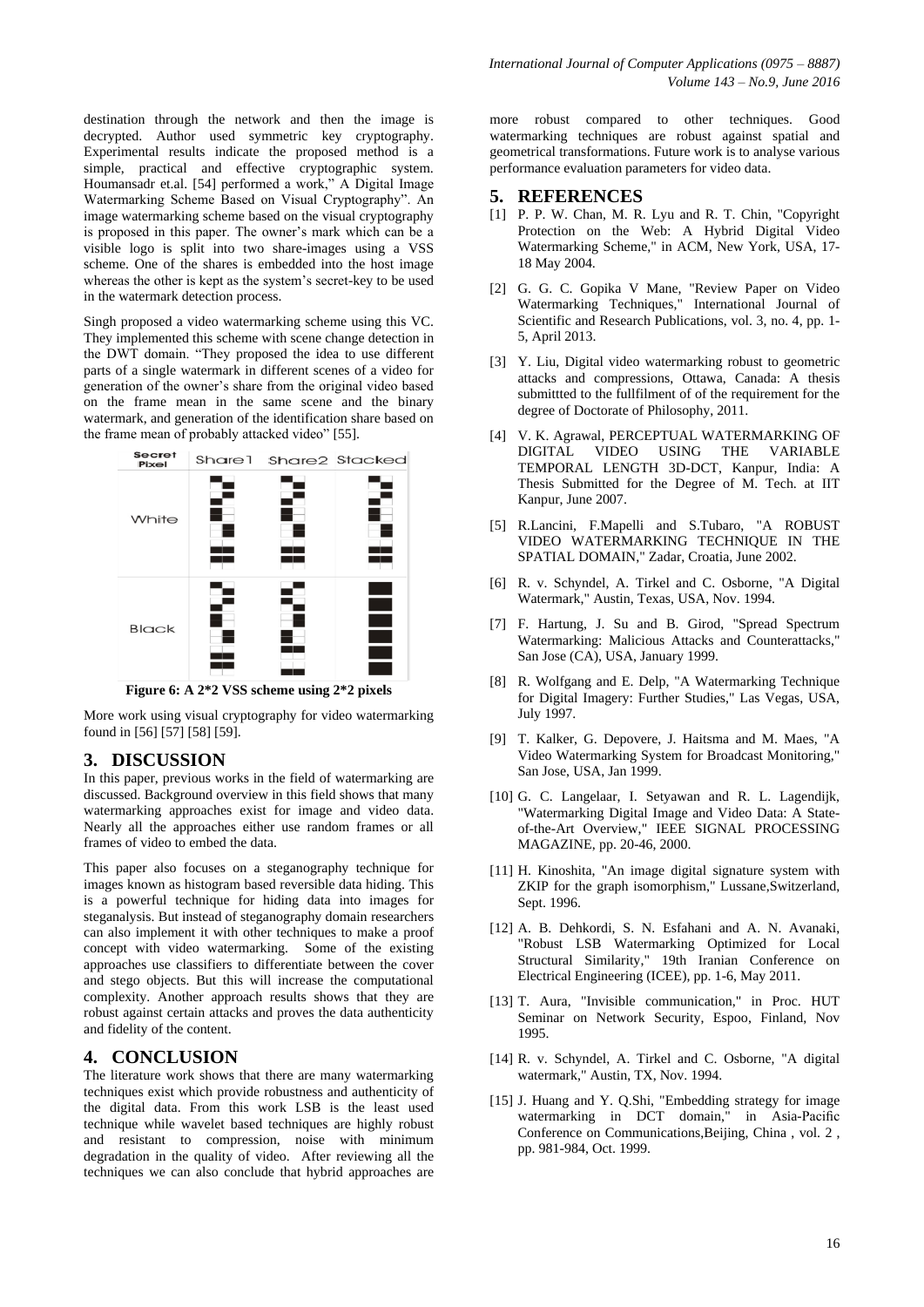- [16] M. N. Deshpande and D. A. rajurkar, "Robust DCT based Video Watermarking algorithms for Assorted Watermarks," Dalian, 2010 .
- [17] Z. Yan-Shuo and W. Li-feng, "DCT-Based Video Watermarking Transcoding Technique," Harbin, Dec. 2007.
- [18] C.-H. Yang, H.-Y. Huang and W.-H. Hsu, "An adaptive video watermarking technique based on DCT domain," 8th IEEE International Conference on Computer and Information Technology, 2008. CIT 2008. Sydney, NSW , pp. 589 - 594, July 2008.
- [19] Y. Liu, X. Chen and P. Zhou, "The domain block video watermarking scheme based on video sequences' characteristics and DCT," Melbourne, Australia, July 2012.
- [20] J. Li and A. Sui, "A Digital Video Watermarking Algorithm Based on DCT Domain," Harbin, June 2012.
- [21] S. Patel, A. Katharotiya and M. Goyani, "A Survey on Digital Video Watermarking," International Journal of Comp. Tech. Appl., vol. 2, no. 6, pp. 3015-3018, Dec. 2011.
- [22] S. A. Rathorel, S. Gilanil, A. Mumtaz, T. Jameell and A. Sayyed2, "Enhancing Invisibility and Robustness of DWT based Video Watermarking scheme for Copyright Protection," Karachi, July 2007.
- [23] H. Liu, N. Chen, J. Huang, X. Huang and Y. Q. Shi, "A Robust DWT-Based Video Watermarking Algorithm," Phoenix-Scottsdale, AZ, 2002.
- [24] S. A. Al-Taweel and P. Sumari, "Robust video watermarking based on 3D-DWT domain," Singapore, Jan. 2009.
- [25] T. Tabassum and S. M. Islam, "A digital video watermarking technique based on identical frame extraction in 3-Level DWT," Chittagong, Dec. 2012.
- [26] P. Campisi, "Video watermarking in the 3D-DWT domain using quantization-based methods," Shanghai, Nov. 2005.
- [27] MBarni, B. F and P. A, "Improved wavelet based watermarking through pixel wise masking," IEEE Transactions on Image Processing, vol. 10, no. 5, pp. 783 - 791, May 2001.
- [28] M. Barni, F. Bartolini, D. Rosa and A. Piva, "Optimum decoding and detection of multiplicative watermarks," IEEE Transactions on Signal Processing, vol. 51, no. 4, pp. 1118-1123, April 2003.
- [29] J. Su, "Fundamental performance limits of powerspectrum condition compliant watermarks," In: Proceedings of SPIE, vol. 3971, pp. 314-325, 2000.
- [30] Liu and Zhao, "A new video watermarking algorithm based on 1D DFT and Radon transform," IEEE Signal Processing, vol. 90, no. 2, p. 626–639, Feb. 2010.
- [31] F. Deguillaume, "Robust 3D DFT video watermarking," In: Proceedings of SPIE, vol. 3657, pp. 13-124, 1999.
- [32] T. Kalker, J. Huitsma, M. Mues and G. Depovere, "HOW TO ACHIEVE ROBUSTNESS AGAINST SCALING IN A REAL-TIME DIGITAL WATERMARKING SYSTEM FOR BROASCAST MONITORING,"

Proceedings International Conference on IEEE Image Processing, vol. 1, pp. 407-410, 2000.

- [33] F. Hartung and B. Girod, "Digital Watermarking of MPEG-2 Coded Video in the Bitstream Domain," IEEE International Conference on Acoustics, Speech, and Signal Processing, ICASSP-97 in Munich, vol. 4, pp. 2621 - 2624, Apr. 1997.
- [34] Z. Sakr and N. D. Georganas, "An MPEG-4 XMT scene structure algorithm for authentication and copyright protection," 14th International Workshop on Research Issues on Data Engineering: Web Services for e-Commerce and e-Government Applications, 2004. Proceedings. , pp. 48 - 55, March 2004.
- [35] M. Taniguchi, "Scaling detection method for watermarked MPEG content," IEEE International Conference on Image Processing, ICIP 2005. , vol. 1, pp. I - 225-8, Sept. 2005.
- [36] B. Girod, "The efficiency of motion-compensating prediction for hybrid coding of video sequences," IEEE Journal on Selected Areas in Communications, vol. 5, pp. 1140-1154, Aug. 1987.
- [37] P. fin and H. H. Yu, "A semi-fragile watermarking system for MPEG video authentication," Orlando, FL, USA, May 2002.
- [38] H. Wang, L. Z, M, S.-H. Sun, T. Simos and P. G, "A Blind Video Watermarking Algorithm Based on SVD in the DCT Domain," AIP Conference Proceedings, pp. 360-364, 2008.
- [39] X. Zhao, J. Peng and Y. Xi, "The research on digital watermarking algorithm Based on neural networks and singular value decomposition," Shanghai, July 2011.
- [40] Y. Wang and T. Li, "Digital watermarking algorithm based on singular value decomposition and wavelet transformation," Xiamen, March 2012.
- [41] L. Zhang and A. Li, "Robust Watermarking Scheme Based on Singular Value of Decomposition in DWT Domain," Shenzhen, July 2009.
- [42] D. Wu, W. Kong, B. Yang and X. Niu, "A fast SVD based video watermarking algorithm compatible with MPEG2 Standard," Springer, Soft Computing, vol. 13, no. 4, p. 375–382, June 2008.
- [43] J. Kaufman and M. Celenk, "Digital Video Watermarking using Singular Value Decomposition and 2D Principal Component Analysis," In: 2006 International Conference on Image Processing, IEEE, pp. 2561-2564, 2006.
- [44] L. Rajab, T. Al-Khatib and A. Al-Haj, "Video Watermarking Algorithms Using the SVD Transform," European Journal of Scientific Research, vol. 30, no. 3, p. 389–401, 2009.
- [45] Z. Ni, Y.-Q. Shi, N. Ansari and W. Su, "Reversible Data Hiding," IEEE TRANSACTIONS ON CIRCUITS AND SYSTEMS FOR VIDEO TECHNOLOGY, vol. 16, no. 3, pp. 354-362, March 2006.
- [46] D.-c. Lou, Chou and Chao-Lung, "Active steganalysis for histogram-shifting based reversible data hiding," optics communication, Elsevier, vol. 285, no. 10, pp. 2510-2518, 2012.